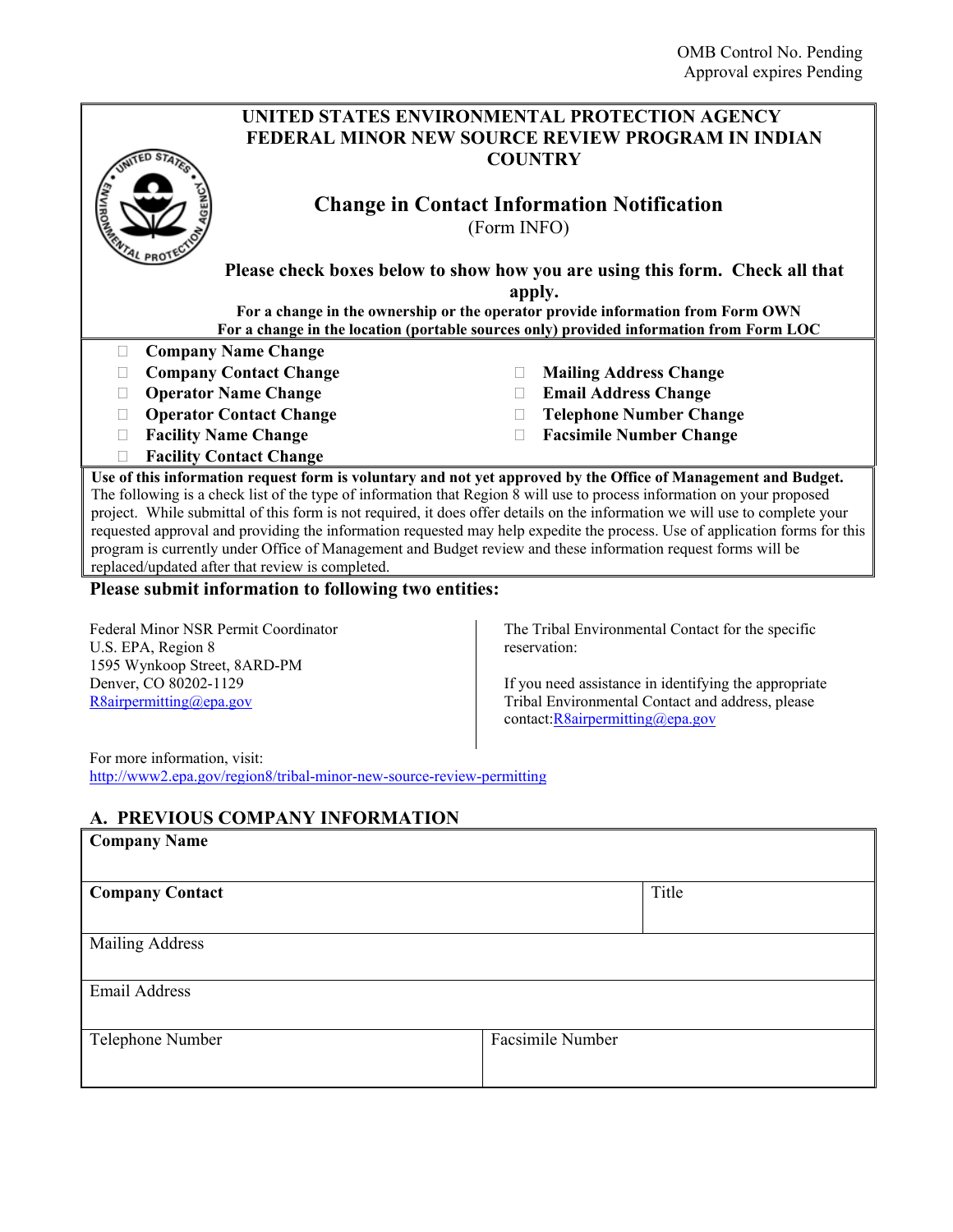### **B. NEW COMPANY INFORMATION**

| <b>Company Name</b>    |                  |
|------------------------|------------------|
| <b>Company Contact</b> | Title            |
| <b>Mailing Address</b> |                  |
| Email Address          |                  |
| Telephone Number       | Facsimile Number |

#### **C. PREVIOUS OPERATOR INFORMATION**

| <b>Operator Name</b>    |                  |       |
|-------------------------|------------------|-------|
|                         |                  |       |
| <b>Operator Contact</b> |                  | Title |
|                         |                  |       |
| <b>Mailing Address</b>  |                  |       |
|                         |                  |       |
| <b>Email Address</b>    |                  |       |
|                         |                  |       |
| Telephone Number        | Facsimile Number |       |
|                         |                  |       |

#### **D. NEW OPERATOR INFORMATION**

| <b>Operator Name</b>    |                  |
|-------------------------|------------------|
|                         |                  |
| <b>Operator Contact</b> | Title            |
|                         |                  |
| <b>Mailing Address</b>  |                  |
|                         |                  |
| <b>Email Address</b>    |                  |
|                         |                  |
| Telephone Number        | Facsimile Number |
|                         |                  |